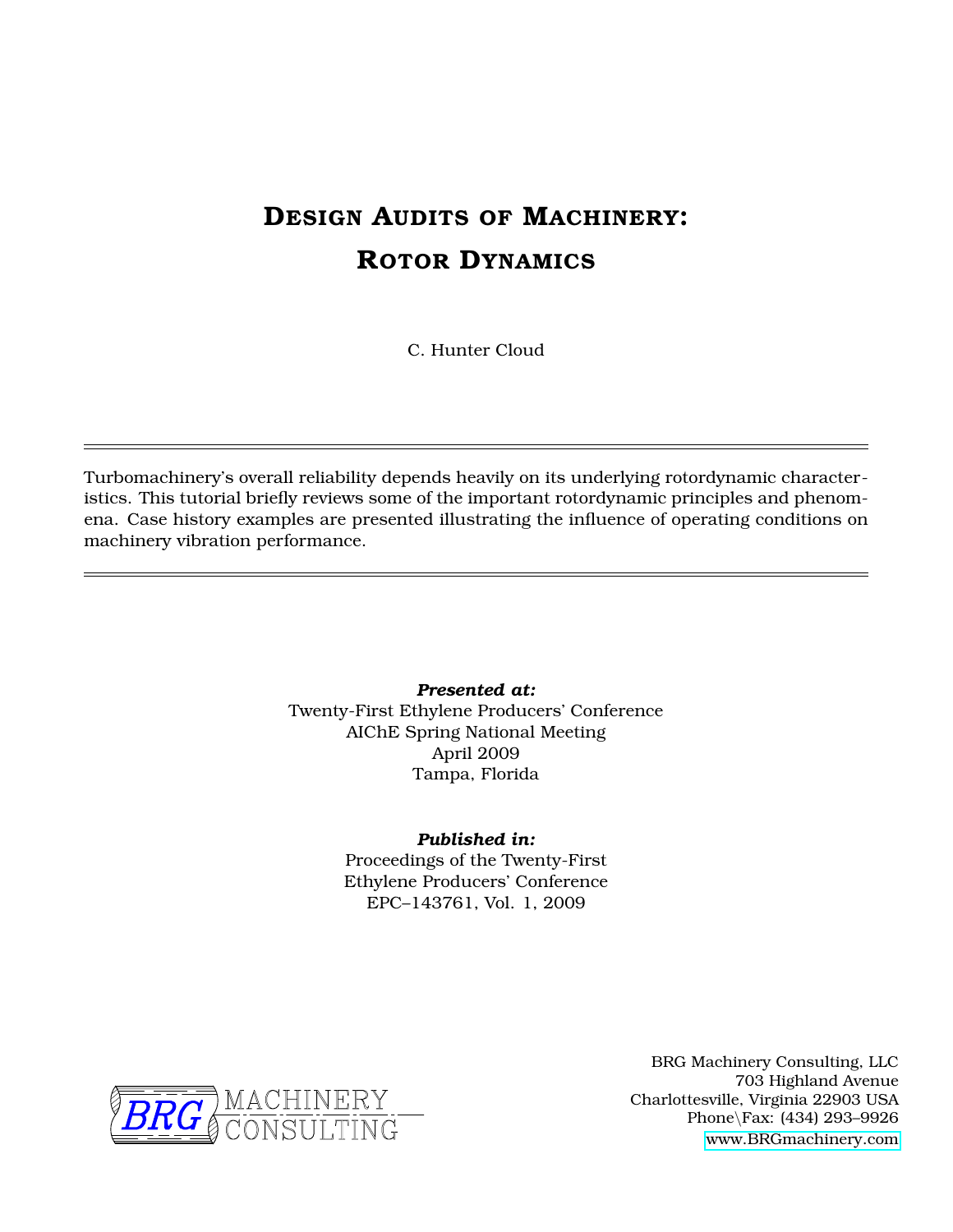### 1 Introduction

The costs associated with critical machinery downtime in ethylene and other petrochemical plants continue to increase. While machinery OEMs may guarantee their hardware, they do not guarantee these downtime losses in the event the machine does not work reliably over the expected life. Therefore, the end-user bears substantially greater costs and is the one most concerned with minimizing risks. To mitigate the risks of such machinery downtime, there are many types of machinery design audits that can be performed: aerodynamic and thermodynamic performance, blade and impeller stresses, auxiliary system sizing, coupling sizing and rotordynamic performance [\[2\]](#page-14-0).

The fundamental objective of all such audits is to identify problems before manufacturing to avoid delays during shop testing and downtime in the field. If a rotordynamic problem is encountered after manufacturing begins, the end-user may have to deal with delays in machine delivery. If the problem is not identified until after field commissioning, the implications include reduced production due to restricted operating range (speed, pressure, power, flow, etc.), poor long term reliability/performance reducing time between outages, or even failure threatening life and environment.

Given these implications, it is important to perform rotordynamics audits for not only new machines but also for any modification of existing machines in critical applications. Debottlenecking projects that may involve gas composition or speed changes can adversely affect a machine's rotordynamics just as much as a bearing, seal or coupling design upgrade.

Fluid dynamics determine how a particular fluid will move through and over surfaces. A machine's rotordynamics determine how the rotating shaft will move or vibrate as it spins and works with the process fluid. For petrochemical turbomachinery, the vibrations of primary concern are the shaft's lateral and torsional motions. As shown in Figure [1,](#page-1-0) lateral vibrations involve the radial or whirling movement of the shaft. Large lateral vibrations can threaten stationary components with tight clearances such as the bearings and seals. Torsional vibration results in twisting of the shaft, where repeated stresses can cause fatigue failure of the shaft.

<span id="page-1-0"></span>This paper will focus primarily on rotordynamics involving lateral vibrations. After discussing a few of the key vibration principles and phenomena, the aspects of rotordynamics analysis will be reviewed with specific considerations involving some ethylene plant machinery. A more comprehensive and detailed tutorial on rotordynamics is provided by the American Petroleum Institute (API) [\[1\]](#page-14-1).



Figure 1: Lateral versus torsional shaft vibrations

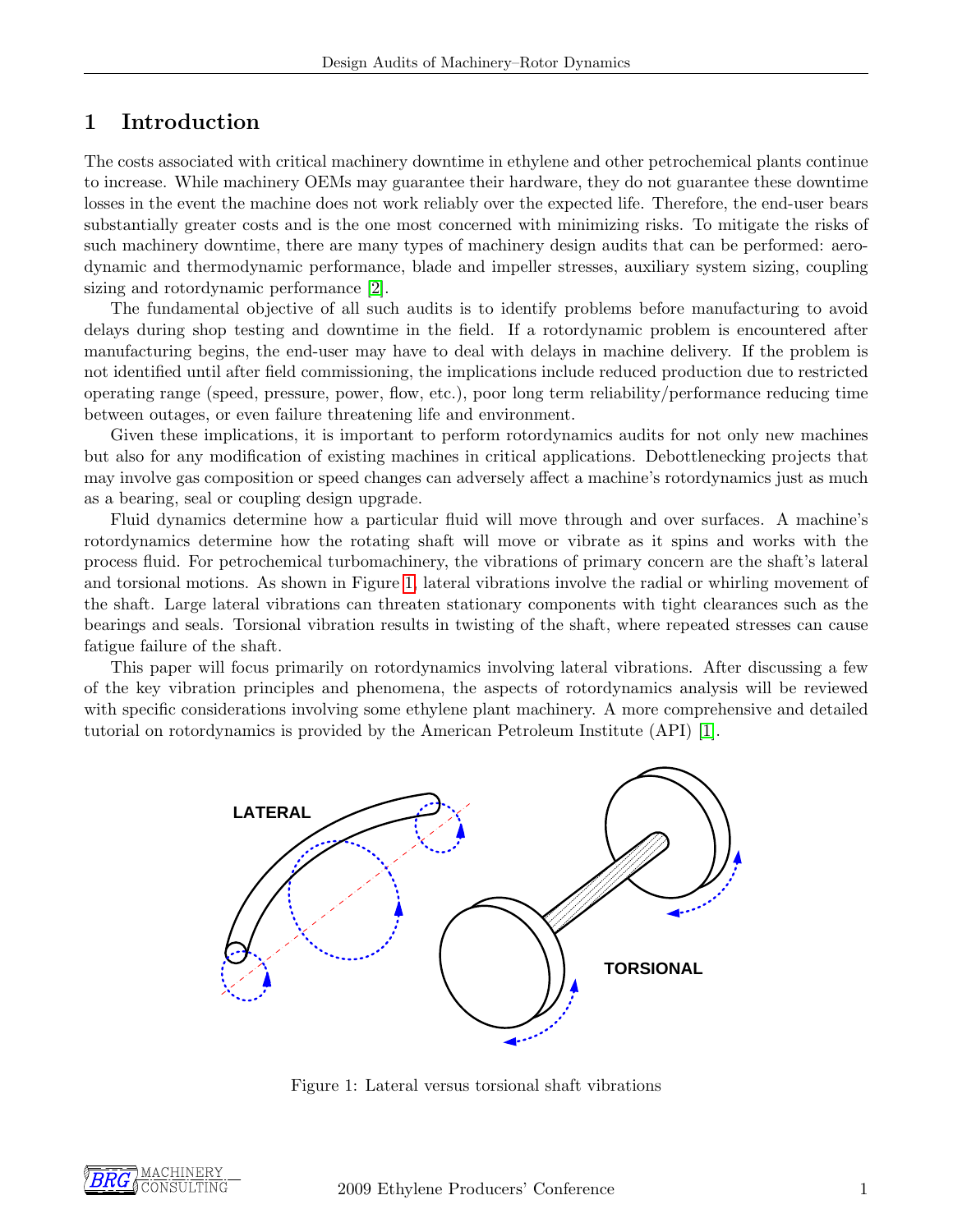### 2 Vibration Principles and Phenomena

Throughout a machine's operating range and life (between turnarounds), maintaining small rotor vibration amplitudes is our basic desire. Small rotor vibrations result in low stresses on the shaft, bearings and surrounding equipment. Furthermore, when lateral vibrations are kept at low levels, machine designers are able to implement tighter seal clearances yielding better thermodynamic efficiency of the machine. Though numerous vibration phenomena threaten these benefits, two deserve the most attention, resonance and instability.

#### 2.1 Resonance

Resonances are a concern because small excitations can be amplified to yield very large vibrations. Strictly speaking, a resonance condition occurs when an excitation's frequency nearly coincides with a system natural frequency. An opera singer breaking a wine glass is a classic example of resonance, where the singer's pitch nearly equals the natural frequency of the glass. Even though the force of the sound waves is very small, their frequency causes large vibrations in the glass that eventually cause it to crack.

Just like wine glasses, guitar strings and tuning forks, shafts and machine structures have frequencies where they naturally prefer to oscillate when excited. These natural frequencies are dependent on various properties of the system. For a simple weight hung from a spring, its natural frequency,  $\omega_n$ , equals:

$$
\omega_n=\sqrt{\frac{k}{m}}
$$

where k is the spring's stiffness and m is the weight's mass. A turbomachine will have many natural frequencies, not just one, that are also dependent on its stiffness and mass properties.

As mentioned earlier, the recipe for resonance demands not only a natural frequency, but also the presence of an excitation source with a similar frequency. The biggest excitation source of concern within turbomachinery is shaft unbalance. Just like an unbalanced washing machine load or an unbalanced tire, shaft unbalance occurs when the center of mass is not coincident with the center of rotation. Caused by material imperfections within the shaft, manufacturing tolerances and anything that affects the rotational mass distribution (such as fouling), unbalance can never be totally eliminated.

<span id="page-2-0"></span>The excitation force produced by unbalance has the same frequency as the rotor speed. Therefore, any natural frequency from zero to trip speed can be excited by shaft unbalance. As shown in Figure [2,](#page-2-0) whenever the rotor speed coincides with a natural frequency, the lateral vibration amplitudes can increase dramatically. These resonance situations are called "critical speeds."



Figure 2: Bode plot of vibrations versus rotor speed

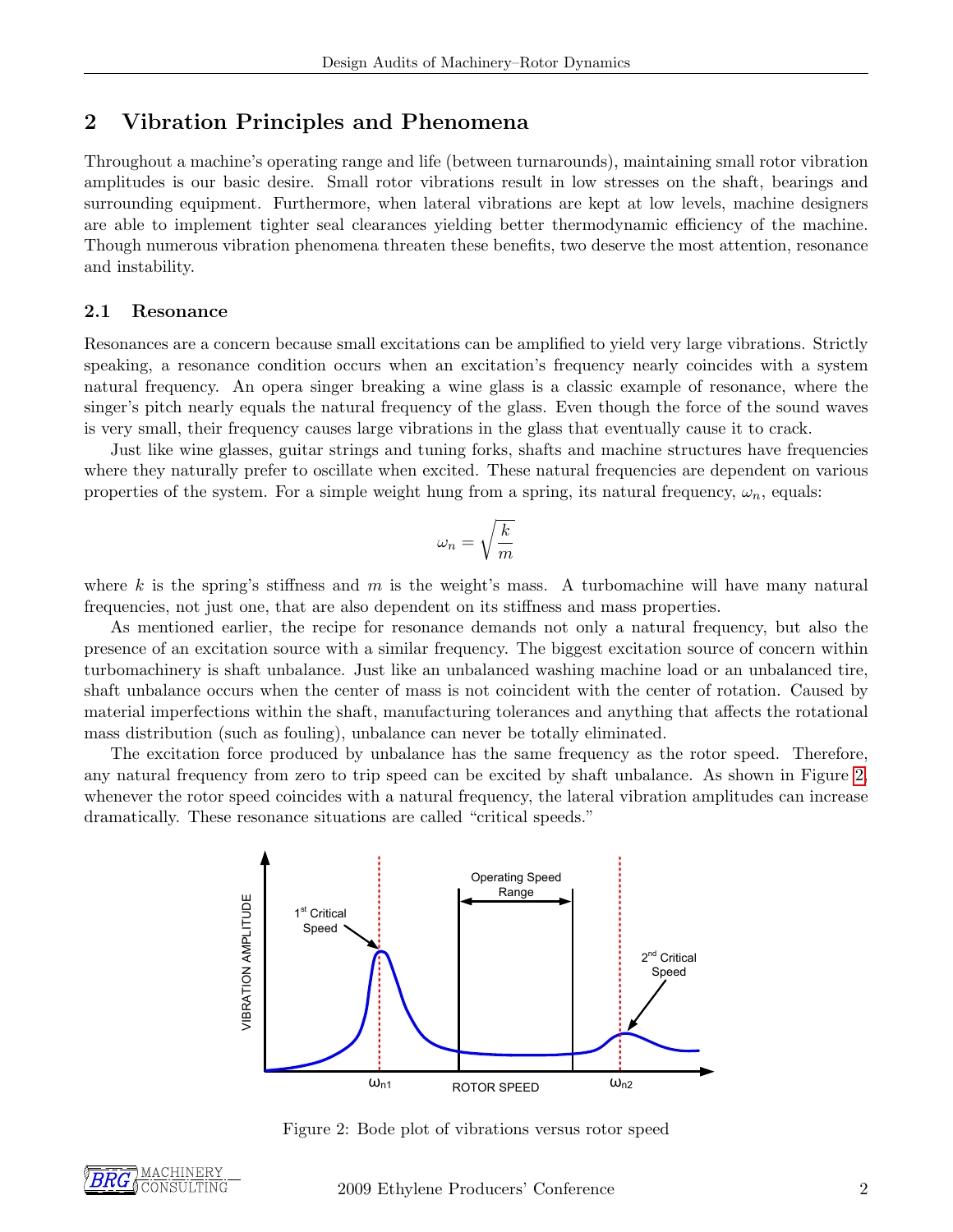Whether or not a critical speed will cause large vibrations is highly dependent on damping in the system. Adding wine to the glass makes it more difficult, if not impossible, for the singer to crack the glass. Relative to the glass material by itself, the wine has very large damping helping to decay any vibrations quickly. The oil film within the journal bearings provides the main source of damping for many turbomachines. However, for pumps, the main source of damping comes from the process fluid within the close clearance wear rings.

<span id="page-3-0"></span>Figure [3](#page-3-0) shows how increasing the bearings' damping can reduce vibrations when going through a critical speed. However, bearings have a limit to how much damping they can provide and this may not be enough to restrict critical speed vibration levels. When this is the case, the critical speed must be avoided through startup procedures (quickly accelerating through it) as well as by ensuring adequate separation margin with the operating speed range. As shown in Figure [2,](#page-2-0) the first critical speed often has less damping than the second critical speed. Most large compressors and turbines are designed to operate between their first and second critical speeds.



Figure 3: Bearing damping's influence on critical speed amplification

#### 2.2 Instability

Resonances and critical speeds are phenomena falling into the class of forced vibration problems. Without the presence of an excitation source like unbalance, the vibration would not occur. Another class of vibration problems exists, however, which are self-induced or self-excited in nature. Self-excited implies that the forces causing the vibration are controlled by the vibration itself. Turbomachines can experience these self-excited vibrations through a phenomenon called rotor instability [\[4\]](#page-14-2).

A common example of self-excited instability is the unpleasant squeal sometimes heard to due feedback within a microphone-amplifier-speaker system. The frequency of the squeal is actually the natural frequency of the sound system, and it is so loud because the system has no damping allowing the squeal to grown uncontrollably. Eliminating the squeal is accomplished by reducing the amount of feedback by either turning down the volume, moving the speakers, or using a directional microphone.

Acting just like feedback mechanisms, various components within a turbomachine produce forces whose magnitude and direction are functions of the rotor's motion. Their strength is often dependent on rotor speed and the process fluid's pressure and density. Figure [4](#page-4-0) shows how these destabilizing mechanisms encourage vibration by acting tangential to the rotor's whirling motion. Battling against these destabilizing forces is damping. When the damping forces are larger than the destabilizing forces, the vibrations remain stable.

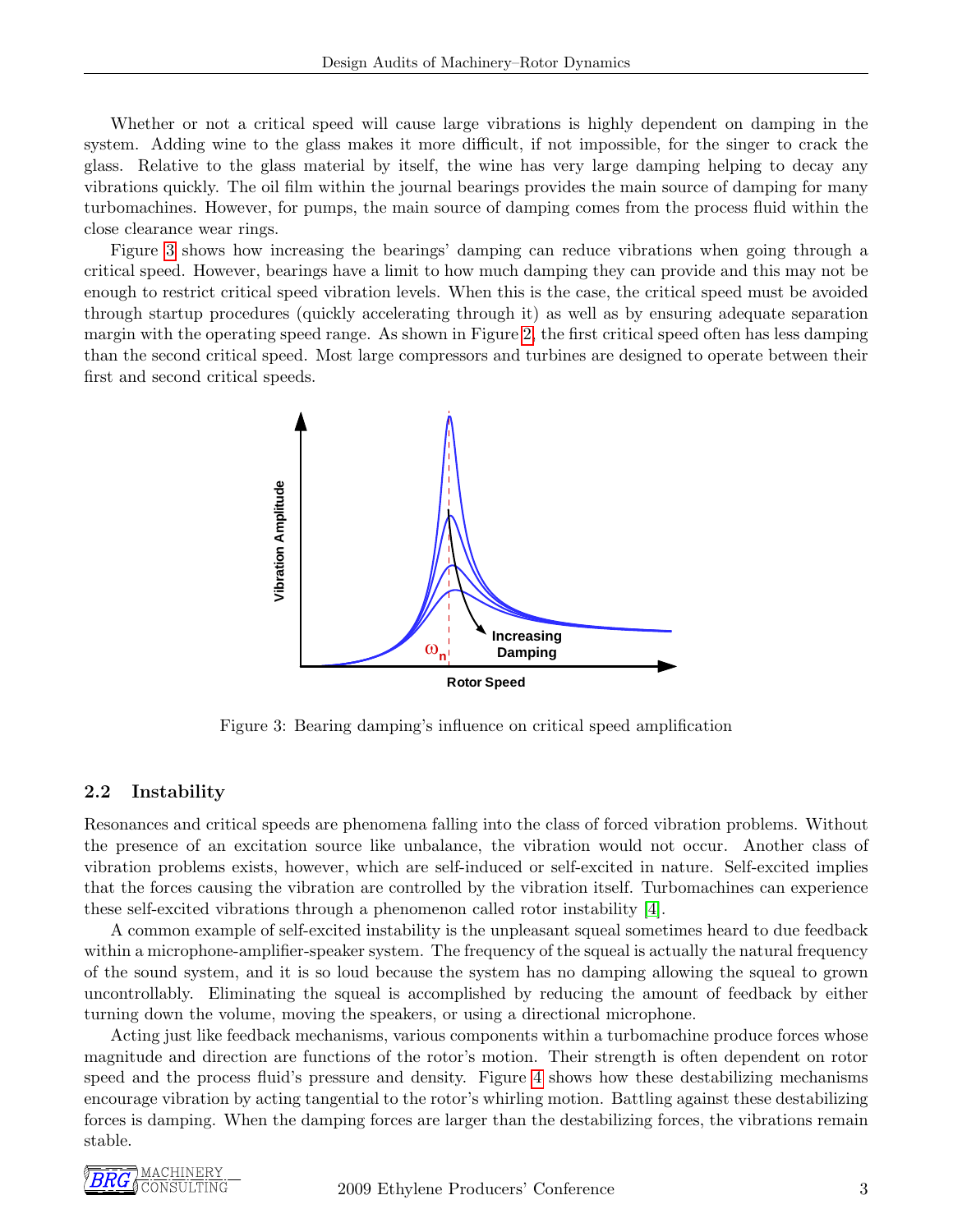<span id="page-4-0"></span>

Figure 4: Forces battling over rotor stability

<span id="page-4-1"></span>Figure [5](#page-4-1) shows how rotor vibrations can grow when destabilizing forces win the battle. For this experiment on an actual rotor, the destabilizing mechanism could be manually turned on or off. When turned on, the rotor vibrations grew uncontrollably to very large levels until 3.2 seconds when the mechanism was turned off and stable vibration returned. Unfortunately, it's difficult to simply turn off these destabilizing mechanisms on industrial turbomachines.



Figure 5: Vibrations of an unstable rotor

Unstable vibrations are able to reach such large levels because of the immense energy available within the spinning rotor. Like a flywheel which stores energy, the spinning motion of a turbomachine's rotor creates a large kinetic energy reservoir. The whirling vibration of the shaft is a separate reservoir that is hopefully small. Destabilizing mechanisms provide a pipeline between these two energy sources, stealing rotational energy and pumping it into whirling vibration energy [\[3\]](#page-14-3). When the energy injected into the whirling vibration exceeds the energy dissipated by damping, the rotor vibrations become unstable and large because their source, rotational energy, is so large.

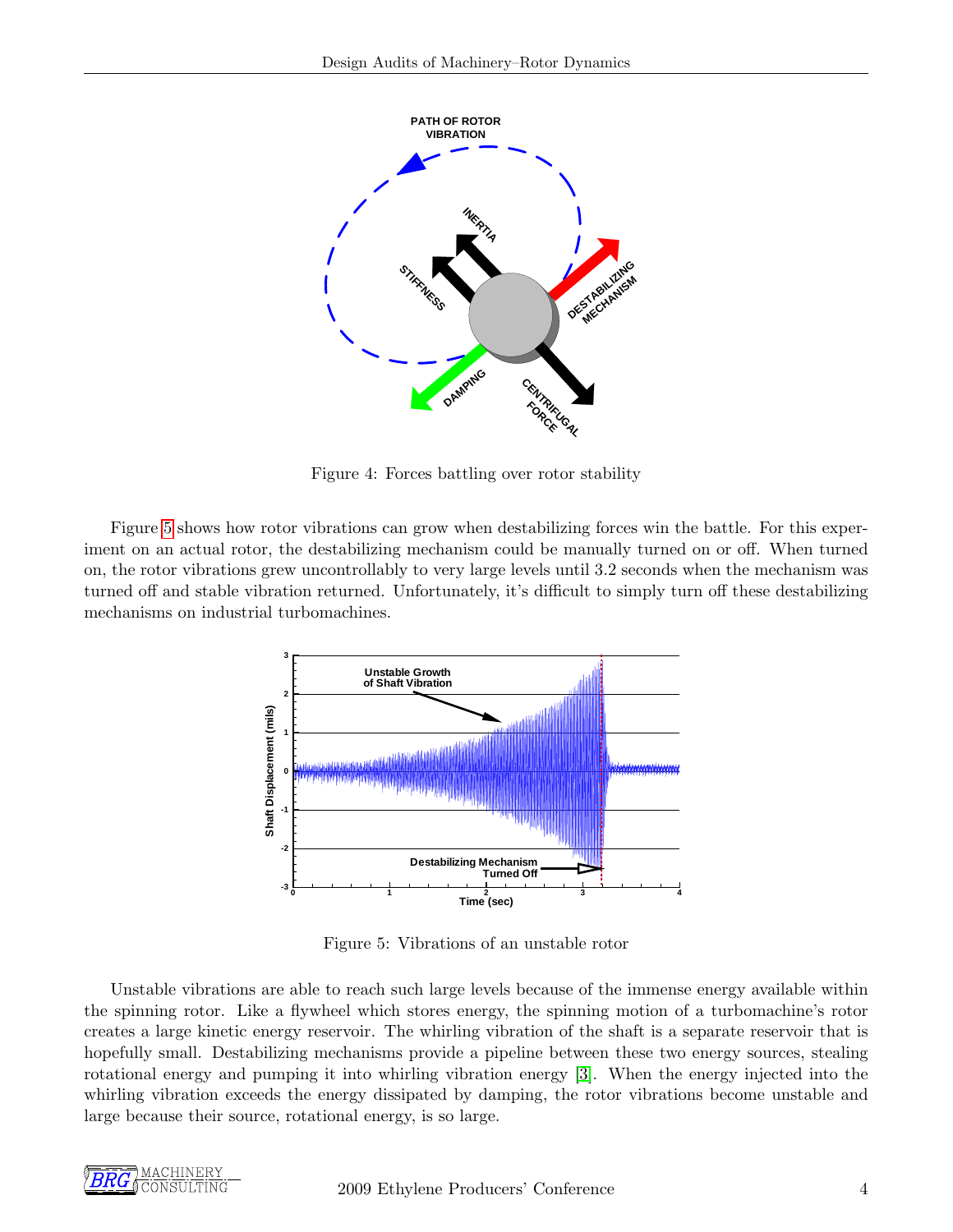Another reason rotor instability can lead to large vibrations is because the rotor's natural frequency is excited. Figure [6](#page-5-0) shows the typical situation when a compressor experienced instability. Each line represents the frequency spectrum at a particular rotor speed. At 6,500 rpm, the only vibration present was due to unbalance with a frequency component at 108 Hz (equal to 6500 cpm). As speed increased, however, destabilizing forces began winning the battle over damping causing the rotor to also vibrate at its natural frequency near 70 Hz. When the rotor speed reached 9,500 rpm, the rotor instability generated very large vibrations at the natural frequency. Unable to reach its maximum continuous speed of 10,000 rpm, operation of the compressor was limited to 9,000 rpm to avoid the damaging nature of this instability.

<span id="page-5-0"></span>

Figure 6: Vibrations due to rotor instability versus unbalance

Restriction of the operating speed range is just one of the costly implications possible with resonance and instability vibration problems. Other restrictions may be imposed such as limiting the machine's inlet flow or the discharge pressure. The vibrations, in some cases, may be such that the machine is essentially inoperable. In other extreme cases, the machine can be completely destroyed before there is even time to shut it down. Developing an accurate model of the rotor's dynamics allows the design to be audited, helping to avoid these collateral problems.

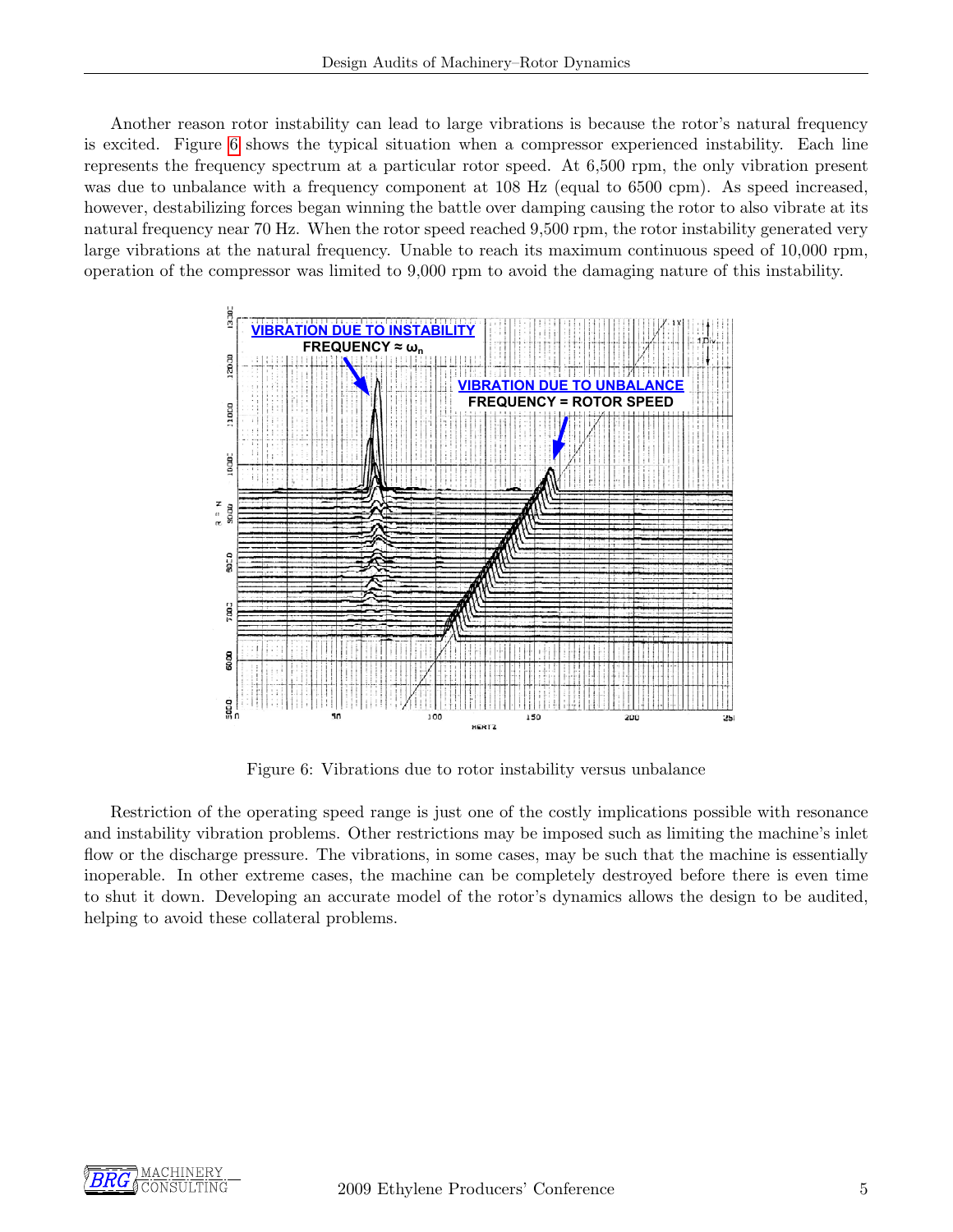# 3 Rotordynamic Modeling and Auditing Aspects

Predicting or simulating the vibrations of a turbomachine involves transforming the physical system into a mathematical representation. This is accomplished by modeling all the various components within the machine (rotor, bearings, seals, coupling, etc.) as a combination of masses, springs or dampers. Various engineering disciplines are necessary to develop these component models. Solid mechanics principles are applied to transform the shaft into a series of masses interconnected by springs. Modeling the stiffness and damping properties of the fluids within the bearings and seals relies heavily on fluid dynamic and heat transfer principles [\[6\]](#page-14-4). Once all the components are modeled, their masses, springs and dampers are assembled together into a rotordynamic system like that shown in Figure [7.](#page-6-0)

<span id="page-6-0"></span>To develop this rotordynamic model requires extensive design information from the machinery manufacturer. Maintaining the highly proprietary and confidential nature of this information is essential for the end-user or independent party conducting the audit. For the rotor, this information includes detailed dimensions across the entire length as well as the weights and locations of all mounted components such as impellers and couplings. Journal bearing design information needs include dimensions, clearances, as well as material and lubricant properties. API provides a detailed listing of the necessary information.



Figure 7: Dynamic model of rotor system

Once the rotordynamic model is completed, it is used in various analyses to predict how the machine will vibrate during operation. The main lateral rotordynamic analyses required by API are unbalance response and stability. These two analyses address the two largest vibration threats that were highlighted earlier, resonance and instability.

### 3.1 Unbalance Response Analysis

Unbalance response analysis involves applying known unbalance(s) to the rotordynamic model and simulating startup/shutdown of the machine. This analysis predicts whether or not the following design objectives will be achieved:

- Avoid resonance situations with respect to the operating speed range (maintain an adequate separation margin away from lightly damped critical speeds),
- Maintain low vibrations (much smaller than the smallest clearance) in the operating range that are robust to balance degradation over time (such as due to fouling, up to a certain practical limit),

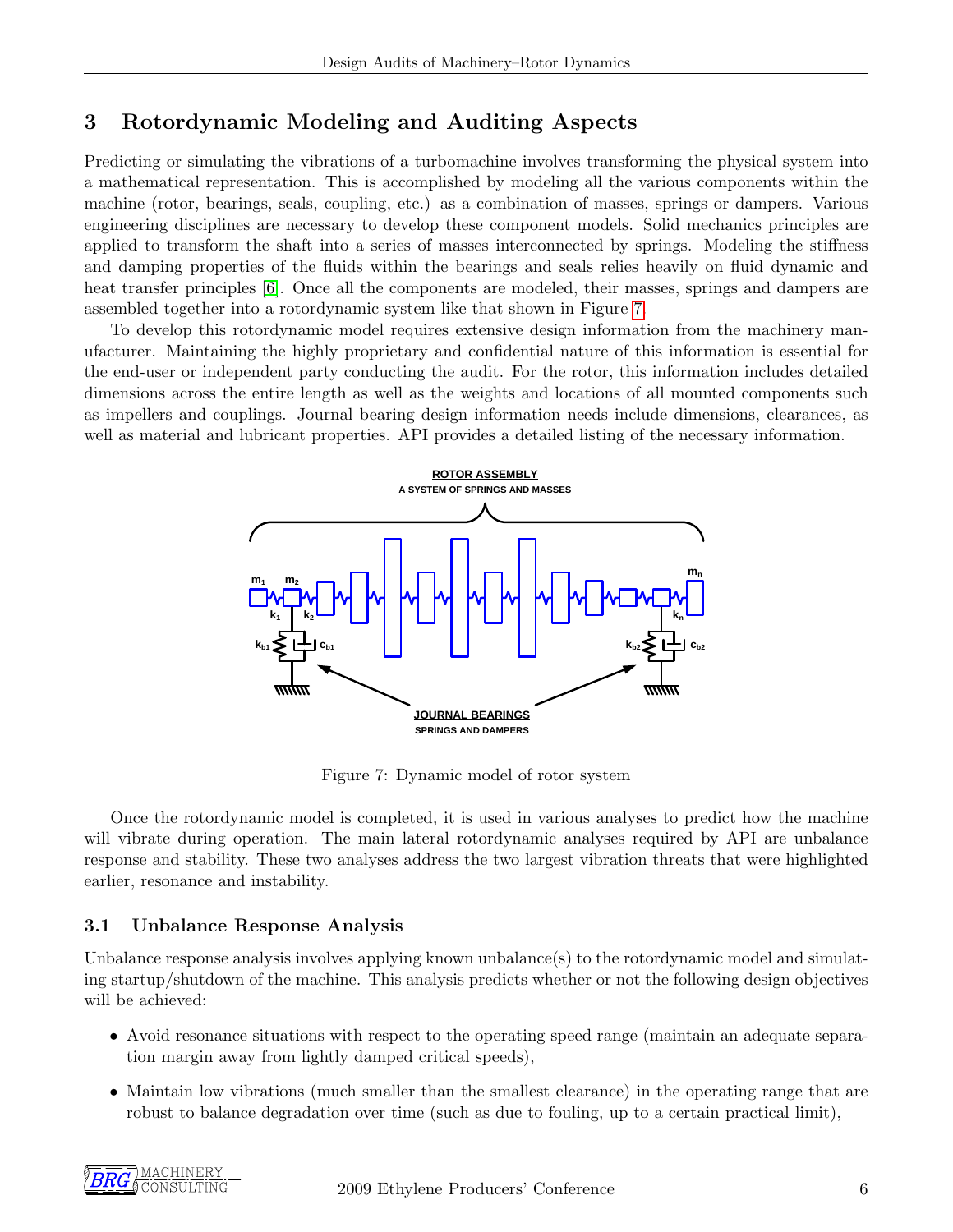• Ensure vibrations do not cause damage during startup and trip (no reduction in efficiency/performance due to rubbing/wear of seals).

<span id="page-7-0"></span>Figure [8](#page-7-0) presents the results of an unbalance response analysis of a 40,000 hp (30 MW) propylene refrigeration compressor. The first critical speed occurs at 1,545 rpm with a large vibration peak. Within the operating speed range, the vibration is much lower than the API limit of 0.001 inch (25.4  $\mu$ m) p-p which is very desirable for long term operation. No resonance problems are present, since both the first and second critical speeds are well separated from the operating speed range. API requires a certain amount of separation margin depending on the critical speed's level of amplification (the peak's sharpness).



Figure 8: Propylene refrigeration compressor unbalance response

Manufacturing tolerances exist within the journal bearings, and oil supply conditions may change. These potential variations must be also examined to ensure the vibration design objectives are maintained.

Even though the propylene refrigeration compressor's vibrations are low in the operating speed range of Figure [8,](#page-7-0) they become much larger when going through the first critical speed. During startup, these vibrations at the first critical speed will be avoided by quickly accelerating through this speed. However, during a coastdown, the deceleration rate may be very slow allowing these vibration levels to threaten the tight clearances within the machine.

A rub check analysis is conducted to assess whether or not rubbing will occur. Figure [9](#page-8-0) presents the deflected shape of the rotor at the first critical speed. It is important to notice that vibrations at the five impellers within the machine are much larger than those near the bearings, where vibration measurements are typically acquired. These vibrations at the impellers must be compared against the impellers' seal clearances to make sure that rotor-seal contact will not occur, damaging the seals and reducing compressor performance. Many compressors are designed with abradable seals that allow for some limited contact/wear without loss of performance.

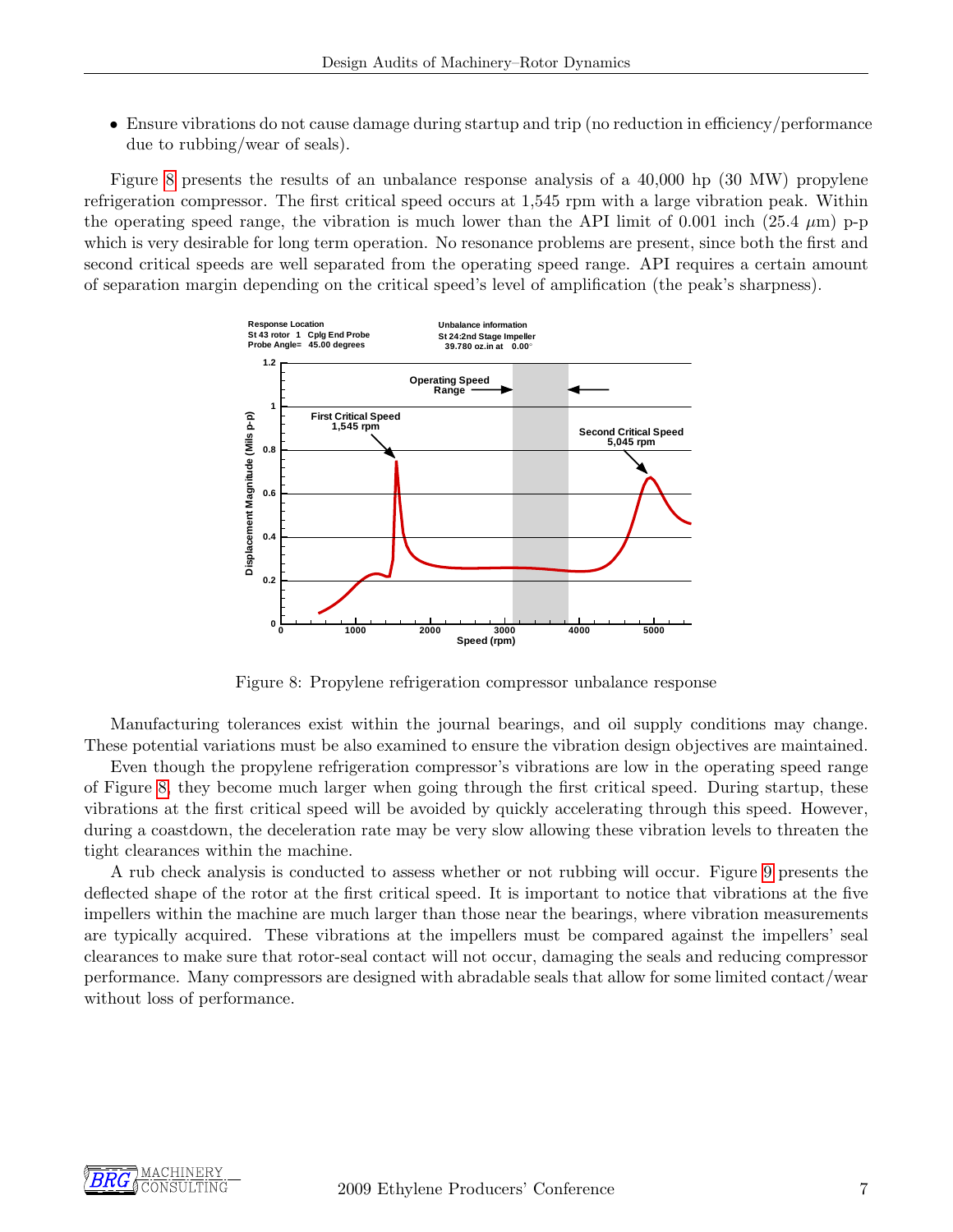<span id="page-8-0"></span>

Figure 9: Vibration levels along propylene refrigeration compressor's rotor at first critical speed

### 3.2 Stability Analysis

To avoid the rotor instability phenomenon discussed earlier, stability analysis becomes another vital part of the rotordynamic audit process. Unlike the unbalance response analysis which is conducted across the entire speed range, stability analysis is typically only conducted at maximum continuous speed. Two levels of stability analysis are conducted, where the first consists of a screening analysis to assess:

- Stability level with an empirical estimate of the destabilizing forces present,
- Stability robustness, and
- Stability relative to industrial experience (centrifugal compressors only).

If the screening analysis reveals a marginal machine, a second analysis level is required involving stateof-the-art, detailed modeling of seals and other potentially destabilizing components. API provides specific screening and acceptance criteria for both of these levels of analysis [\[1\]](#page-14-1).

The stability sensitivity curve is one of the main products of the stability screening analysis. Figure [10](#page-9-0) presents this curve for the propylene refrigeration compressor discussed earlier. As the level of destabilizing force is increased, stability decreases until it reaches the threshold and unstable vibrations would occur. Because of the uncertainty in the actual bearing condition, this sensitivity analysis is conducted for the extremes of the bearing tolerances. Figure [10](#page-9-0) shows that, at minimum clearance bearing conditions, the compressor is less robust to destabilizing forces than under maximum clearance conditions.

The estimated level of destabilizing force in Figure [10](#page-9-0) is determined based on the speed as well as suction and discharge gas densities at rated compressor operating conditions. Because operating conditions can change, it is important that the machine be robust enough to resist the resulting variations in destabilizing forces. Figure [10](#page-9-0) indicates this propylene refrigeration compressor will not be able to handle a large increase in destabilizing forces if the bearings are at their minimum clearance.

# 3.3 Specific Concerns with Ethylene Plant Machinery

During the audit of critical ethylene plant machinery, there are several rotordynamic concerns that typically arise. The rotors within modern cracked gas and refrigeration trains tend to be very large and heavy. This causes their first critical speeds to be very amplified with large vibrations, threatening bearing and

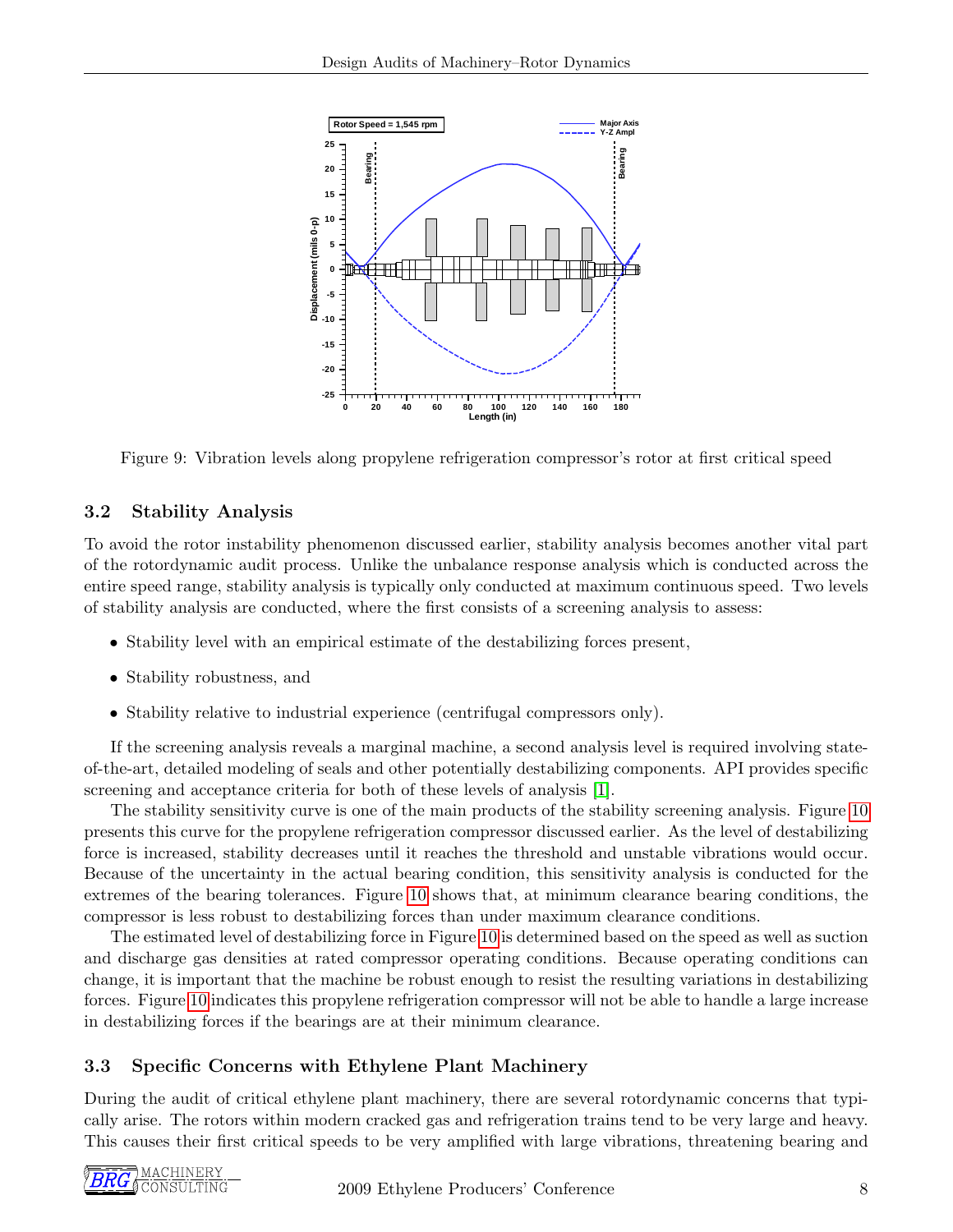<span id="page-9-0"></span>

Figure 10: Stability sensitivity curve for the propylene refrigeration compressor

seal clearances during startup and shutdown. These heavy rotors also often lead to the machines' supporting pedestals becoming important dynamically. Therefore, rotordynamic analyses need to consider these pedestal dynamics in addition to those of the shaft and bearings [\[10\]](#page-14-5).

Today, many cryogenic turboexpanders are being designed with active magnetic bearings in place of fluid film bearings. Active magnetic bearings have many attractive mechanical and operational features, but also add significant complexity to the rotordynamic auditing process. The rotor, magnetic bearings, as well as their electronic controls must all be modeled and combined into a single system for the dynamic analyses [\[9\]](#page-14-6).

#### 3.4 Shop Testing versus Analytical Auditing

Some may argue that rotordynamic auditing is not necessary since their machine will be tested in the manufacturer's shop before shipment. Shop testing is certainly an important measure for avoiding field vibration problems. Such testing usually consists of the following:

- A mechanical run test where the machine achieves full speed, but under essentially no load conditions,
- A performance test using an inert gas mixture at reduced speeds and pressures.

Mechanical run tests are useful for identifying critical speed or resonance problems. Unfortunately, neither type of test does a good job of uncovering stability problems because the level of destabilizing forces is not present. An alternative performance test at full speed, power and gas density can be conducted exposing the machine to realistic levels destabilizing forces. However, the high costs associated with this alternative type of performance testing often preclude it from many projects.

Regardless of the shop testing conducted, field conditions can never be totally replicated in the manufacturer's shop. This reality, combined with the fact that any problem identified during shop testing will likely cause a delay in the machine's delivery, makes auditing during the design process a worthwhile initiative. Furthermore, rotordynamic auditing provides the flexibility to examine the machine's robustness to various situations that are likely in field operation, but may not be practical for shop testing. These include variations in gas molecular weight, process fluid density, bearing oil supply temperature, as well as additional unbalance due to fouling.

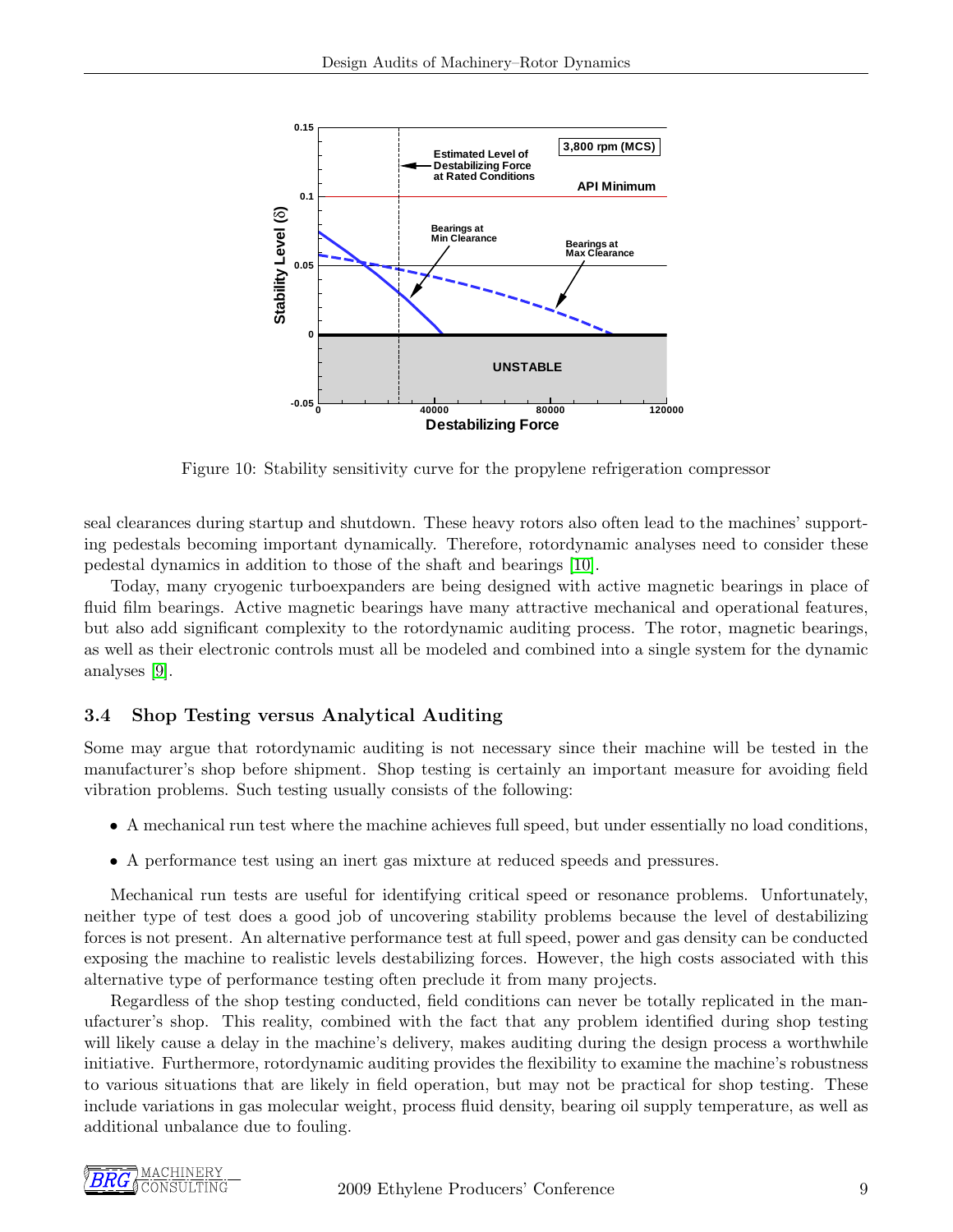# 4 Case Histories

To demonstrate some of these rotordynamic principles, several case histories will now examined. Two of these cases illustrate how rotordynamic auditing during the design phase could have easily avoided subsequent vibration problems.

### 4.1 Cryogenic Turboexpander

<span id="page-10-0"></span>In 1939, Kapitza [\[7,](#page-14-7) [8\]](#page-14-8) introduced a radial inflow, expansion turbine for cryogenic air separation, a design that would become the father of modern turboexpanders used in ethylene plants. Figure [11](#page-10-0) presents a cross section of the Nobel laureate's turboexpander. During the development of this turboexpander, Kapitza encountered what is likely the first documented case of a turbomachine's process fluid (in this case, air) acting like a destabilizing mechanism and causing rotor instability.



Figure 11: Kapitza's cryogenic expansion turbine [\[7\]](#page-14-7)

To achieve the high thermal efficiency desired, the turboexpander's seal clearances had to be very small (approximately 0.006 inch  $(0.15 \text{ mm})$ ) between the stator and rotor spinning at 40,000-50,000 rpm. Therefore, the rotor's vibrations had to be kept sufficiently small in order to avoid mechanical contact with these tight seal clearances.

With room temperature air supplied to the turboexpander, no vibration problems were encountered. However, at the low air temperatures required for air liquefaction, the turboexpander could not operate at full speed because of large rotor vibrations damaging the seals. Figure [12](#page-11-0) illustrates the type of shaft vibrations observed by Kapitza. The shaft's orbital motion grew with each cycle eventually making contact with the stationary seals. The small, higher frequency oscillations present in Figure [12](#page-11-0) are due to unbalance.

Kapitza correctly identified the cause of this instability to be the increased air density, which was three to five times higher than that at room temperature. Recognizing the need for damping to win the battle against air's destabilizing force (see Figure [4\)](#page-4-0), Kapitza implemented a squeeze film damper that eliminated the instability. The turboexpander was then able to achieve normal operating speed and efficiency because its seals were not being damaged. Such squeeze film dampers are commonly employed in modern jet aircraft engines.

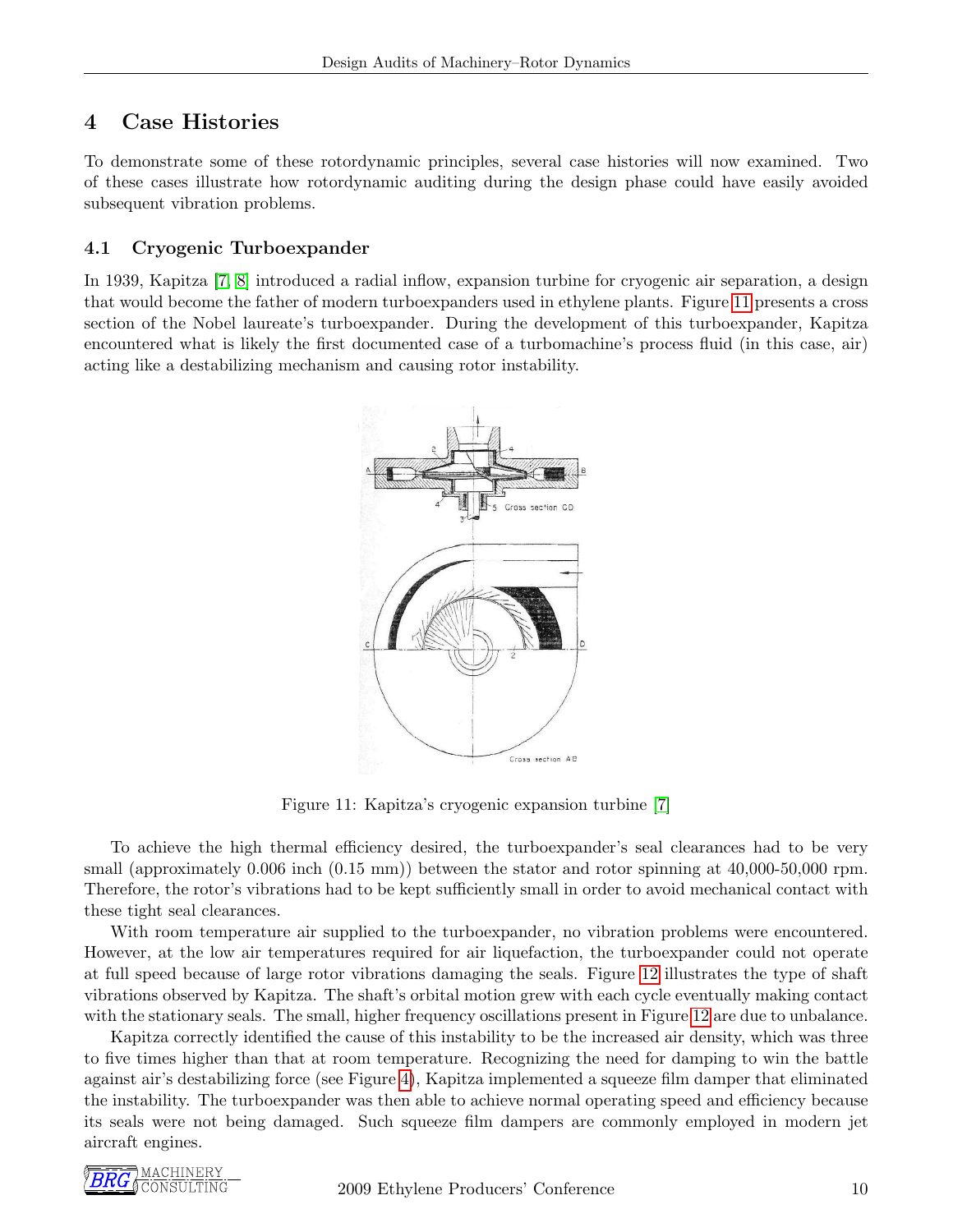<span id="page-11-0"></span>

Figure 12: Unstable orbital shaft motion observed by Kapitza

Kapitza's turboexpander provides a good example of the implications when a rotordynamic vibration problem is encountered. Until a time-intensive design solution could be implemented, the machine's operation was limited and his development project delayed. The stakes are raised, however, when a vibration problem occurs on a machine critical to a modern petrochemical plant. Such was the case on a rerated cracked gas compressor.

#### 4.2 Cracked Gas Compressor

<span id="page-11-1"></span>During commissioning of the rerated 11-stage cracked gas compressor, a surge event occurred causing large shaft vibrations that wrecked the machine before it could be shutdown. Figure [13](#page-11-1) presents the orbital motion at one of the compressor's bearings an instant before failure. The amplitude of vibration was over twelve times the normal level.



Figure 13: Large shaft vibrations on cracked gas compressor

Using spare parts, the compressor was rebuilt and improvements were made to the surge control system. However, upon restart, the compressor surged wrecking the entire compressor once again. While not desirable in centrifugal compressors, surge does not typically lead to large radial or lateral vibrations of the shaft like those experienced here. Surge, in this case, acted as a catalyst or trigger for the underlying cause of the high vibrations, rotor instability.

Post-mortem rotordynamic analyses by the manufacturer and end-user confirmed that the machine was prone to instability problems. Like Kapitza, more damping in the bearing system was required and

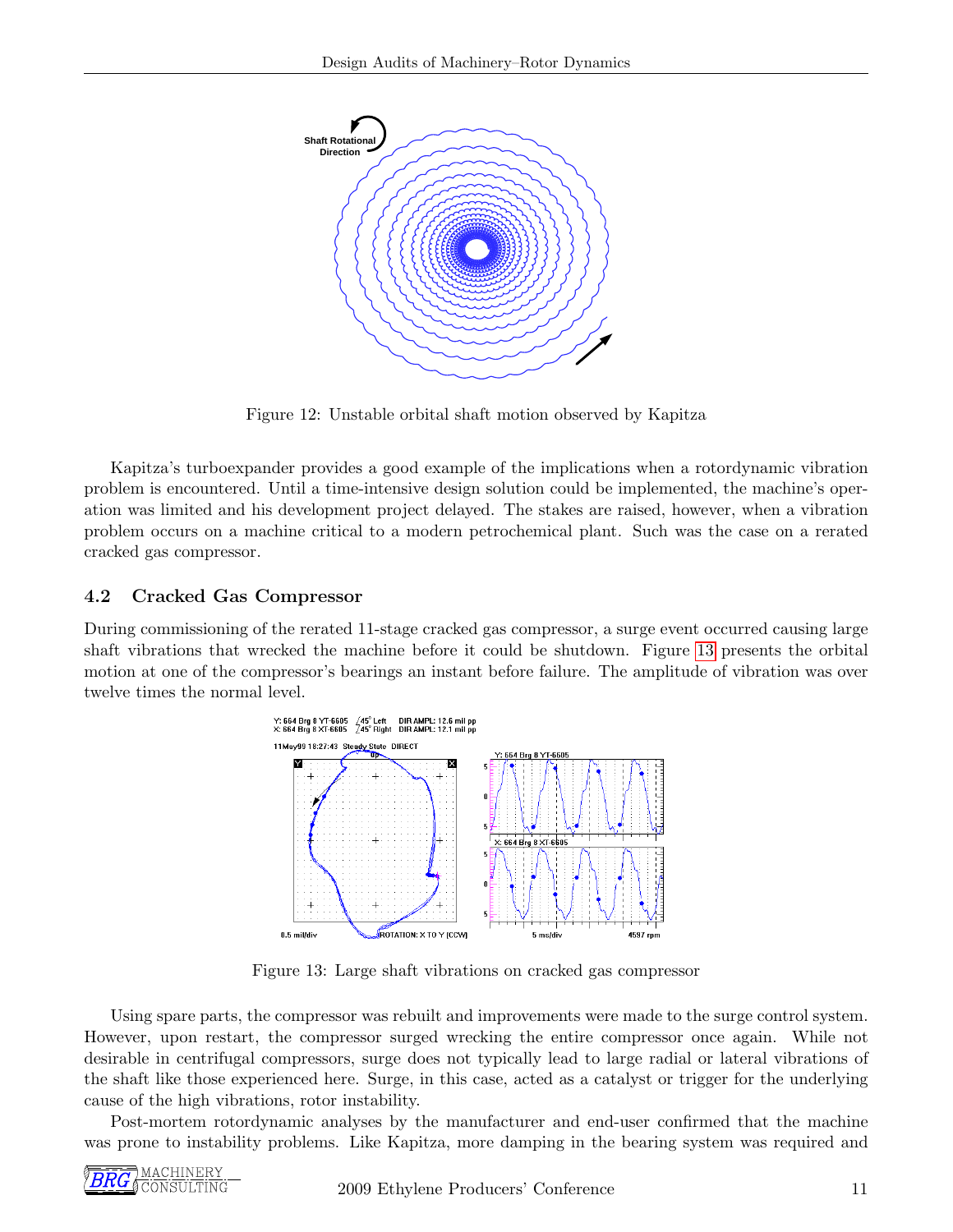<span id="page-12-0"></span>

Figure 14: Stability sensitivity curves for original and modified cracked gas compressor at minimum (solid line) and maximum (dashed) bearing clearance conditions

a squeeze film damper design was implemented. Figure [14](#page-12-0) presents the resulting improvement in the machine's stability characteristics.

Until the machine's design could be modified, the entire ethylene plant's startup was delayed by one month due to this vibration problem. The root cause of this problem was eventually attributed to a simple human error in the manufacturer's original stability analysis. Furthermore, no design audit had been performed by the end-user. If such an audit had been performed, it would have likely avoided the millions of dollars in production losses. A simple benefit-cost ratio calculation for this audit would be on the order 1000 to 1. In other words, every dollar invested in the rotordynamic audit would have avoided \$1000 in production losses.

#### 4.3 Ethylene Product Pump Motor

During shop no-load testing, high vibrations were measured on a vertical 1,200 hp (895 kW) induction motor spinning at 3,600 rpm. This new motor was being purchased to replace the pump's existing motor with a higher power model. No rotordynamic design audit had been conducted by the end-user.

Figure [15](#page-13-0) presents the motor's vibrations measured during coastdown. At running speed, vibration levels are shown to exceed 0.2 in/sec (5 mm/sec) 0-peak, well above the specified limit. The manufacturer attributed the peak at approximately 1,200 rpm to be the motor's first critical speed, but could not explain the large increase in vibration as speed was increased.

The manufacturer had conducted no rotordynamic analysis on this motor design. Therefore, models of the motor's stator casing and rotor were developed and coupled into a single dynamic system. Figure [16](#page-13-1) presents a schematic of this model. Unbalance response analysis identified the vibration problem to be caused by a critical speed separation margin problem. The motor's running speed and a critical speed at 3,700 rpm were in a state of resonance.

The analysis also identified the 1,200 rpm peak to be associated with a natural frequency where the entire motor housing is pivoting about its bottom mounting flange. Commonly referred to as a "reed critical frequency" [\[5\]](#page-14-9), this natural frequency is not associated with the rotor's critical speed as thought by the motor manufacturer.

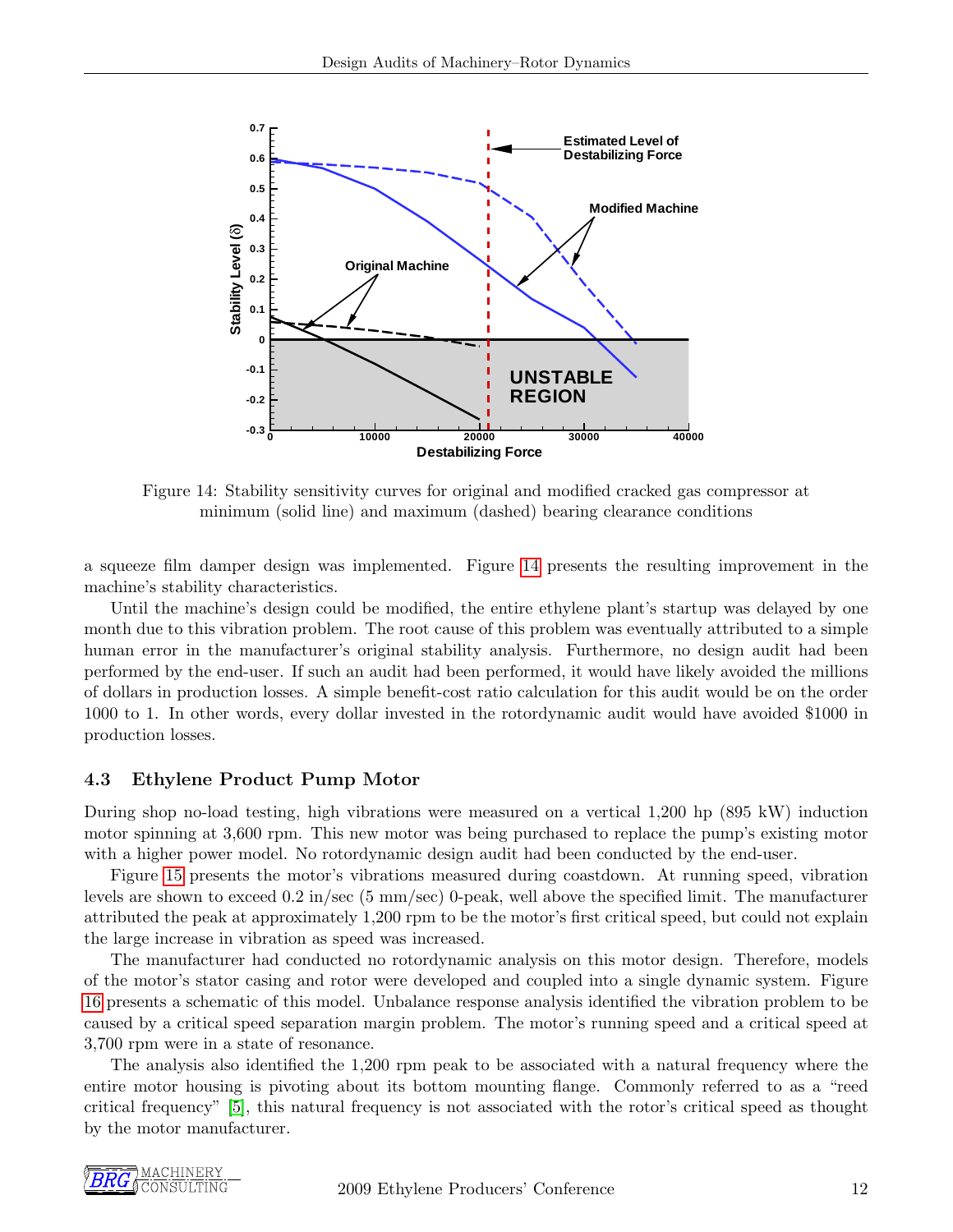<span id="page-13-0"></span>

Figure 15: Motor vibration level versus speed

<span id="page-13-1"></span>

Figure 16: Schematic of motor's casing and rotor models

Major shaft modifications were required to correct the resonance problem with the rotor's critical speed. These modifications delayed motor shipment by three months.